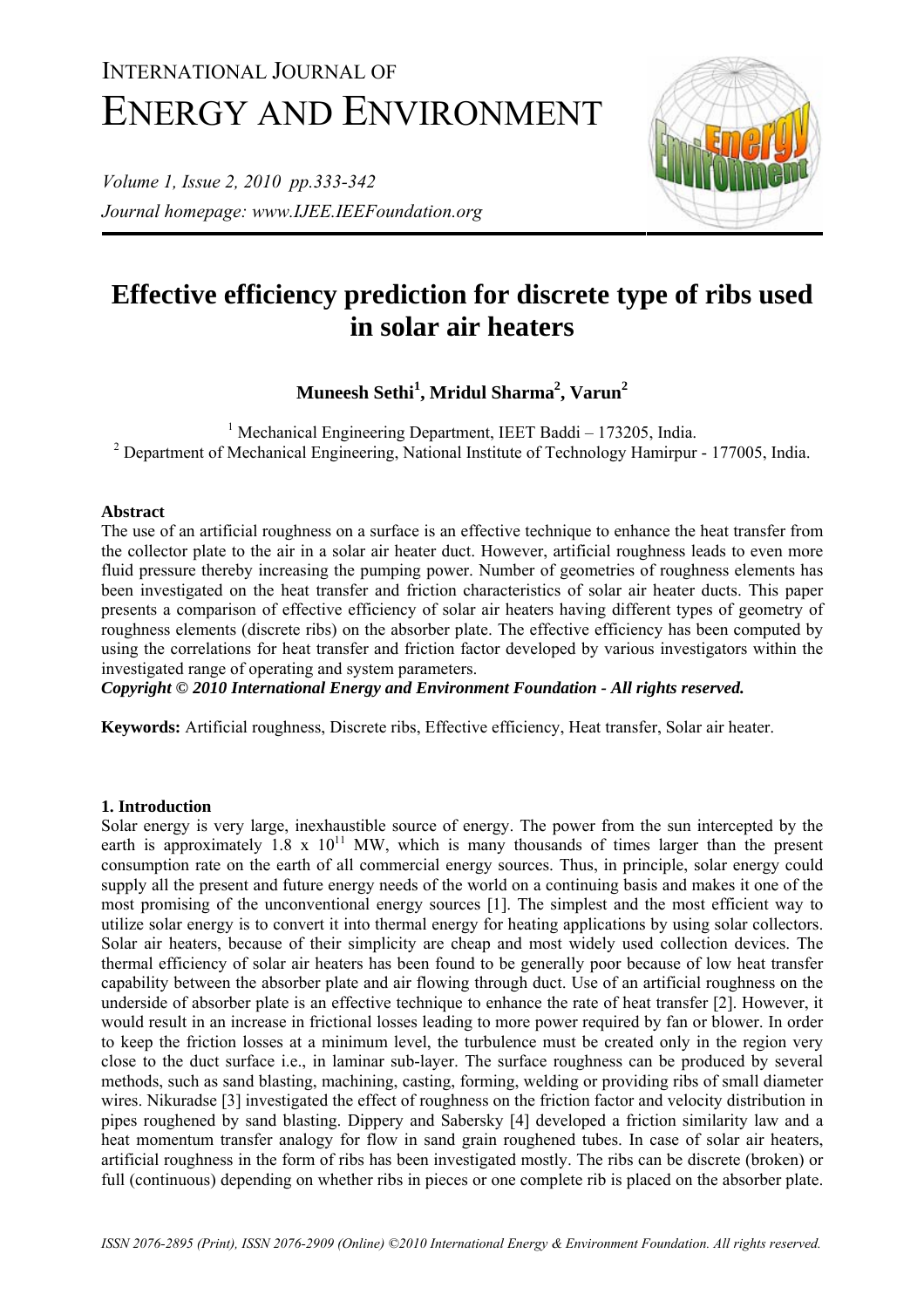The orientation of the ribs can be as transverse, inclined and v-shaped. Varun et al. and Hans et al. [5, 6] presented a review of various types of roughness geometries used in solar air heaters. The effect of artificial roughness on the performance of the heat transfer surface has been studied extensively. Webb et al. [7] developed heat transfer and friction factor correlations for turbulent flow in tubes having repeated rib roughness. Prasad and Saini [8] investigated the effect of relative roughness height and relative roughness pitch on heat transfer and friction factor. They developed the relations to calculate the average friction factor and Stanton number for artificial roughness of absorber plate by small diameter protrusion wire. Han and Zhang [9] found that ribs inclined at an angle of attack of 45<sup>°</sup> results in better heat transfer performance when compared to transverse ribs. Lau et al. [10] and Taslim et al. [11] investigated the effect of v-shaped ribs and found that v-shaped ribs result in better enhancement in heat transfer in comparison of inclined and transverse ribs. Gupta et al. [12] investigated the thermo-hydraulic performance in terms of effective efficiency of solar air heater with rib roughened surface by using heat transfer and friction factor correlation developed by them. Muluwork et al. [13] compared the thermal performance of v-shaped staggered discrete ribs with transverse staggered discrete ribs. Momin et al. [14] experimentally investigated the effect of geometrical parameters of v-shaped ribs on heat transfer and fluid flow characteristics of rectangular duct of a solar air heater. Karmare and Tikekar [15] experimentally investigated heat transfer and friction characteristics of a rectangular duct having absorber plate roughened with a defined grid of metal ribs of circular cross-section. Saini and Verma [16] studied the effect of roughness and operating parameters on heat transfer and friction factor in a roughened duct provided with dimple-shape roughness geometry. Varun et al. [17] carried out an experimental study on heat transfer and friction characteristics by using a combination of inclined and transverse ribs on the absorber plate of a solar air heater and developed the correlation of Nusselt number and friction factor. Kumar et al. [18] carried out an experimental investigation to determine the heat transfer distributions in solar air heater having its absorber plate roughened with discrete w-shaped ribs. Similar investigations for heat transfer and fluid flow characteristics have been carried out by Saini and Saini [19] for expanded metal mesh; Bhagoria et al. [2] for wedge shaped rib; Jaurker et al. [20] for ribgrooved; Saini and Saini [21] for arc shaped wire type roughness on the absorber plate. It is evident that various investigators have developed correlations for heat transfer and friction factor for solar air heater ducts having artificial roughness of different geometries. Several researchers have carried out the detailed experimental investigation for various types of ribs on the absorber plate, but none of study has been reported for their respective comparison. Hence, an attempt has been done to carry out the thermohydraulic performance evaluation in terms of effective efficiency of solar air heaters having discrete ribs as a roughness element on the absorber plate.

#### **2. Effective efficiency of solar air heater**

Providing artificial roughness on the underside of the absorber plate of solar air heater enhances the thermal performance. However, this improvement is accompanied by substantial pumping power. The roughness geometry should be selected for maximum thermal gain with minimal frictional losses. Thus, selection of roughness geometry has to be based on the parameter that takes into account both the thermal and hydraulic performance. Cortes and Piacentini [22] evaluated the thermo-hydraulic performance of unglazed solar air heaters having artificial roughness on the absorber plates. They defined the term "effective efficiency" which includes the friction penalty due to rib roughness along with the useful energy collection rate. The effective efficiency has been computed for different selected geometries investigated by different investigators [14-16, 18]. The effective efficiency *ηeff* of solar air heater is computed from the relation:

$$
\eta_{\text{eff}} = \left(Q_u - P_m / C\right) / I A_p \tag{1}
$$

where  $Q_u$  is the useful heat gain (*W*), *I* is the irradiance (W.m<sup>-2</sup>),  $A_p$  is the area of absorber plate (m<sup>2</sup>), *C* is the conversion efficiency (mechanical power,  $P_m$  to thermal), considering that mechanical power is obtained from a typical thermal power plant. The value of *C* is taken by considering typical values of various efficiencies as 0.2 [= thermal power plant efficiency (0.34)  $\times$  transmission efficiency (0.90)  $\times$ motor efficiency  $(0.90) \times$  efficiency of the pump  $(0.75)$ ].

The rate of useful thermal energy may be obtained from the equation [12]: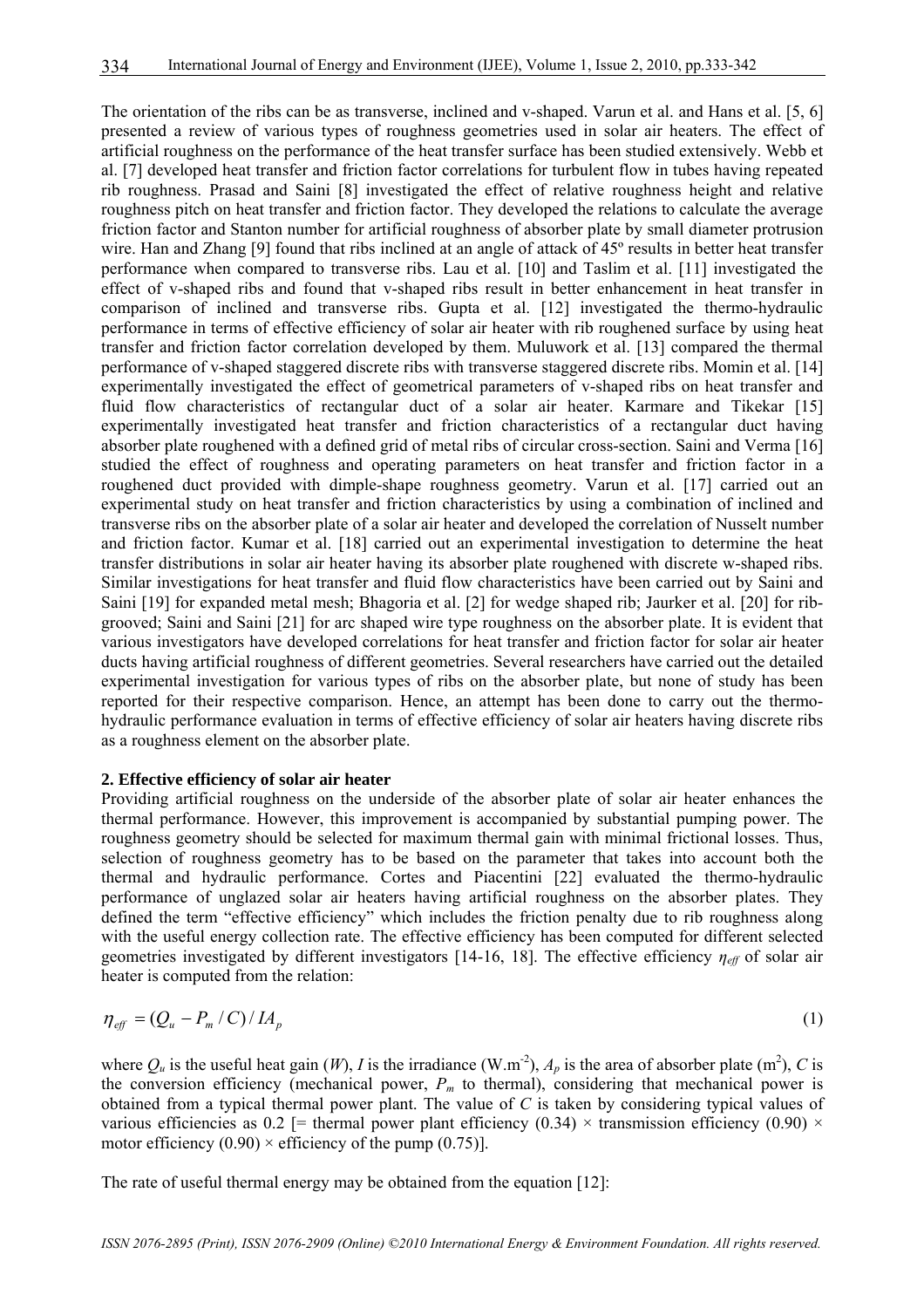$$
Q_u = F'[I(\tau\alpha) - U_L(T_o - T_i)/2]A_p
$$
\n
$$
(2)
$$

where *F'* is the collector efficiency factor, ( $\tau \alpha$ ) is the transmittance-absorptance product for absorber cover combination,  $U_L$  is the total loss coefficient (W.m<sup>-2</sup>.K<sup>-1</sup>), *T* is the temperature (K) and the subscripts (*i*) and (*o*) are the inlet and outlet respectively.

$$
F = [h/(h + U_L)] \tag{3}
$$

where *h* is the convective heat transfer coefficient  $(W.m^{-2}.K^{-1})$ .

The rate of useful thermal energy gain roughened solar air heater may also be calculated from the following equation:

$$
Q_u = mc_p \left( T_o - T_i \right) \tag{4}
$$

where *m* is the mass flow rate (kg.s<sup>-1</sup>),  $c_p$  is the heat capacity of the fluid (kJ.kg<sup>-1</sup>.K<sup>-1</sup>).

The mechanical power consumed is given by the expression;  $P_m = V A \Delta p$  (5)

where  $P_m$  is the mechanical energy consumed for propelling air through collector (W), *V* is the velocity of air in solar air heater duct (m.s<sup>-1</sup>), *A* is the area of cross-section (m<sup>2</sup>), and  $\Delta p$  is the pressure drop across collector length  $(N.m^{-2})$ 

$$
\Delta p = (2fLV^2\rho)/d\tag{6}
$$

$$
d = 2WH / (W + H) \tag{7}
$$

where *f* is the friction factor, *L* is the collector length (m),  $\rho$  is the density of air (kg.m<sup>-3</sup>), *d* is the equivalent diameter of air passage (m), *W* is the collector width (m), and *H* is the solar air heater duct depth (m).

The values of heat transfer coefficient, *h* and friction factor, *f* for roughened and smooth solar air heaters have been determined from the correlations developed for heat transfer and friction factor by several investigators as given in Table 1. The typical values of system and operating parameters considered under the present investigation are as given in Table 2.

#### **3. Results and discussions**

The thermo-hydraulic performance in terms of effective efficiency of solar air heaters for different discrete roughness elements has been evaluated and compared for various relative roughness height (e/d), irradiance (I), total loss coefficient ( $U_L$ ) and temperature rise parameter ( $(T_o-T_i)/I$ ). Figures 1-8 shows the variation of effective efficiency with temperature rise parameter  $((T_0-T_i)/I)$ . These figures can be used for selecting optimum roughness geometry of discrete type on the underside of the absorber plate of a solar air heater. Out of these geometries used in this investigation, dimple-shaped roughness geometry gives the best performance. The corresponding mass flow rate for a desired temperature rise parameter needed for a particular application at any location can be estimated as the intensity of solar radiation is known. Effective efficiency is strongly a function of Reynolds number, as Reynolds number increases the value of effective efficiency increases say up to 10,000-14,000. After that it starts decreasing and after value of 22,000 it shows negative value due to increase in friction losses. It is also highly dependent upon relative roughness height (e/d). As the value of e/d increases heat transfer increases but friction losses also increases. For a low Reynolds number, performance is higher for higher e/d but as Reynolds number increases the performance starts decreasing for higher e/d as compared to lower e/d.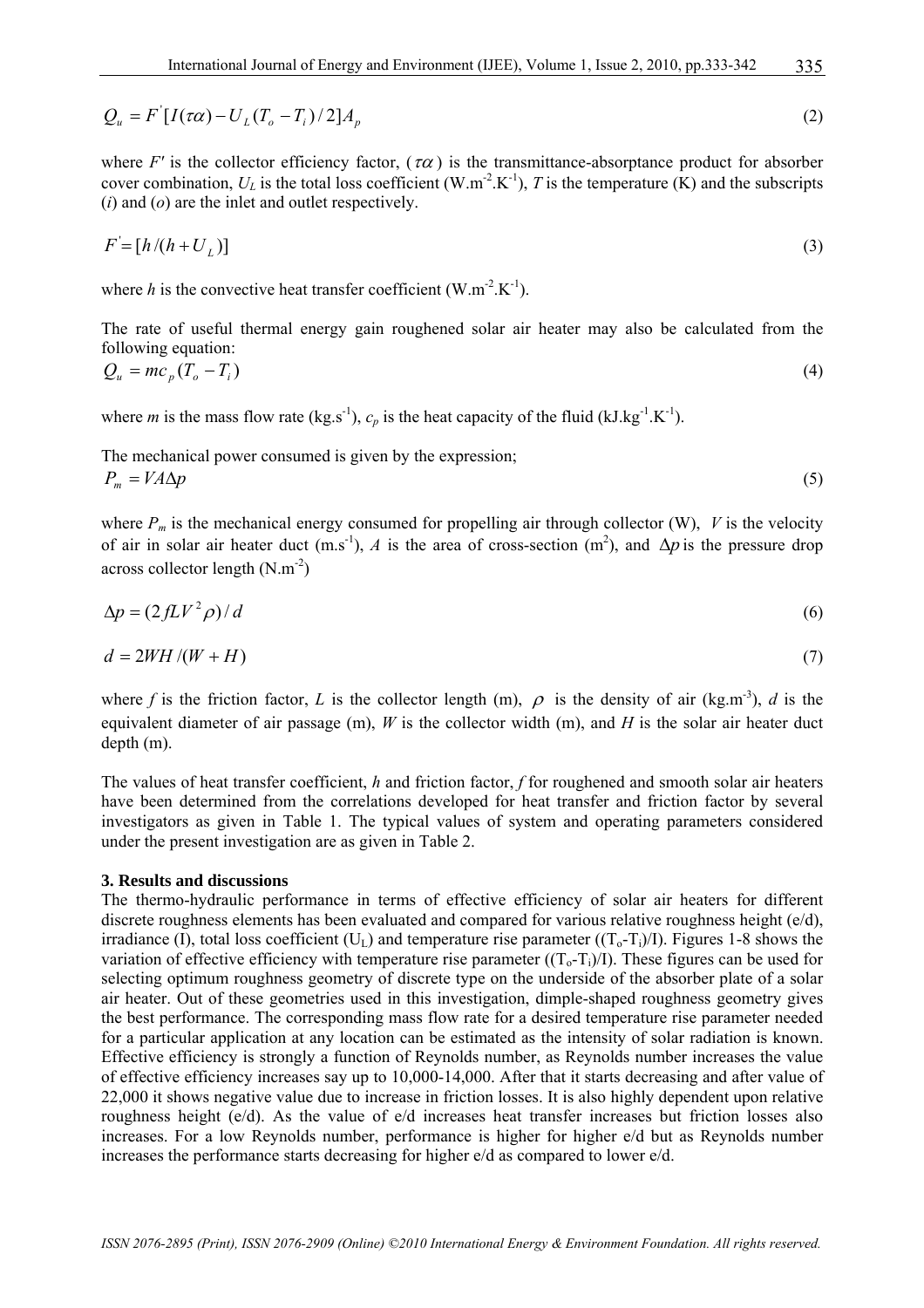| Authors                             | Type of         | Range of                                                                 | Correlations                                                                                                                                                        |                                                                                                                                               |
|-------------------------------------|-----------------|--------------------------------------------------------------------------|---------------------------------------------------------------------------------------------------------------------------------------------------------------------|-----------------------------------------------------------------------------------------------------------------------------------------------|
|                                     | roughness       | parameters                                                               | Heat transfer coefficient                                                                                                                                           | Friction factor                                                                                                                               |
| Momin et<br>al. $[14]$              | V-shaped ribs   | Re: 2500 18,000<br>e/d: 0.02-0.034<br>$\alpha$ : 30°-90°<br>p/e: 10      | $Nu_r = 0.067 \text{ Re}^{0.888} (e/d)^{0.424} (\alpha/60)^{-0.077}$<br>$\exp[-0.782\{\ln(\alpha/60)\}^2]$                                                          | $f_r = 6.266 \text{Re}^{-0.425} (e/d)^{0.565} (a/60)^{-0.093}$<br>$\exp[-0.719\{\ln(\alpha/60)\}^2]$                                          |
| Karmare<br>Tikekar<br>$[15]$<br>and | Metal rib grits | Re: 4000-17,000<br>e/d: 0.035-0.044<br>p/e: 12.5-36<br>1/s: 1.72-1       | $Nu_r = 2.4 \times 10^{-3} (Re)^{1.3} (e/d)^{0.42} (l/s)^{-0.146} (p/e)^{-0.27}$                                                                                    | $f_r = 15.55 \times (\text{Re})^{-0.26} (e/d)^{0.91} (l/s)^{-0.27} (p/e)^{-0.51}$                                                             |
| Verma <sup>[16]</sup><br>Saini and  | Dimple-shape    | Re: 2000-12,000<br>e/d: 0.018-0.037<br>p/e: 8-12                         | $Nu_r = 5.2 \times 10^{-4}$ Re <sup>127</sup> (p   e) <sup>3,15</sup> × exp[(-2.12)(log(p   e)) <sup>2</sup> ]<br>$(e/d)^{0.033} \times \exp[(-1.30)(\log(e/d))^2]$ | $f_r = 0.642 \text{ Re}^{-0.423} (p / e)^{-0.465} \times \exp[(0.054)(\log(p / e))^2]$<br>$(e/d)^{-0.0214} \times \exp[(0.840)(\log(e/d))^2]$ |
| Kunnar et<br>al. [18]               | W-shaped ribs   | e/d: 0.0168-0.0338<br>Re: 3000-15,000<br>$\alpha$ : 30°-75°<br>p/e: $10$ | $Nu_r = 0.105 \text{ Re}^{0.873} (e/d)^{0.453} (\alpha/60)^{-0.0081}$<br>$\exp[-0.59 \times (\ln(\alpha/60))^2]$                                                    | $f_r = 5.68(\text{Re})^{-0.40} (e/d)^{0.59} (a/60)^{-0.081}$<br>$\exp[-0.579 \times (\ln(\alpha/60))^2]$                                      |
| Boetler and<br>Blasius<br>Dittus-   | Smooth duct     | $\overline{\phantom{a}}$                                                 | $h_s = 0.024(k/d) \times \text{Re}^{0.8} \times \text{Pr}^{0.4}$                                                                                                    | $f_s = 0.085 \times \text{Re}^{-0.25}$                                                                                                        |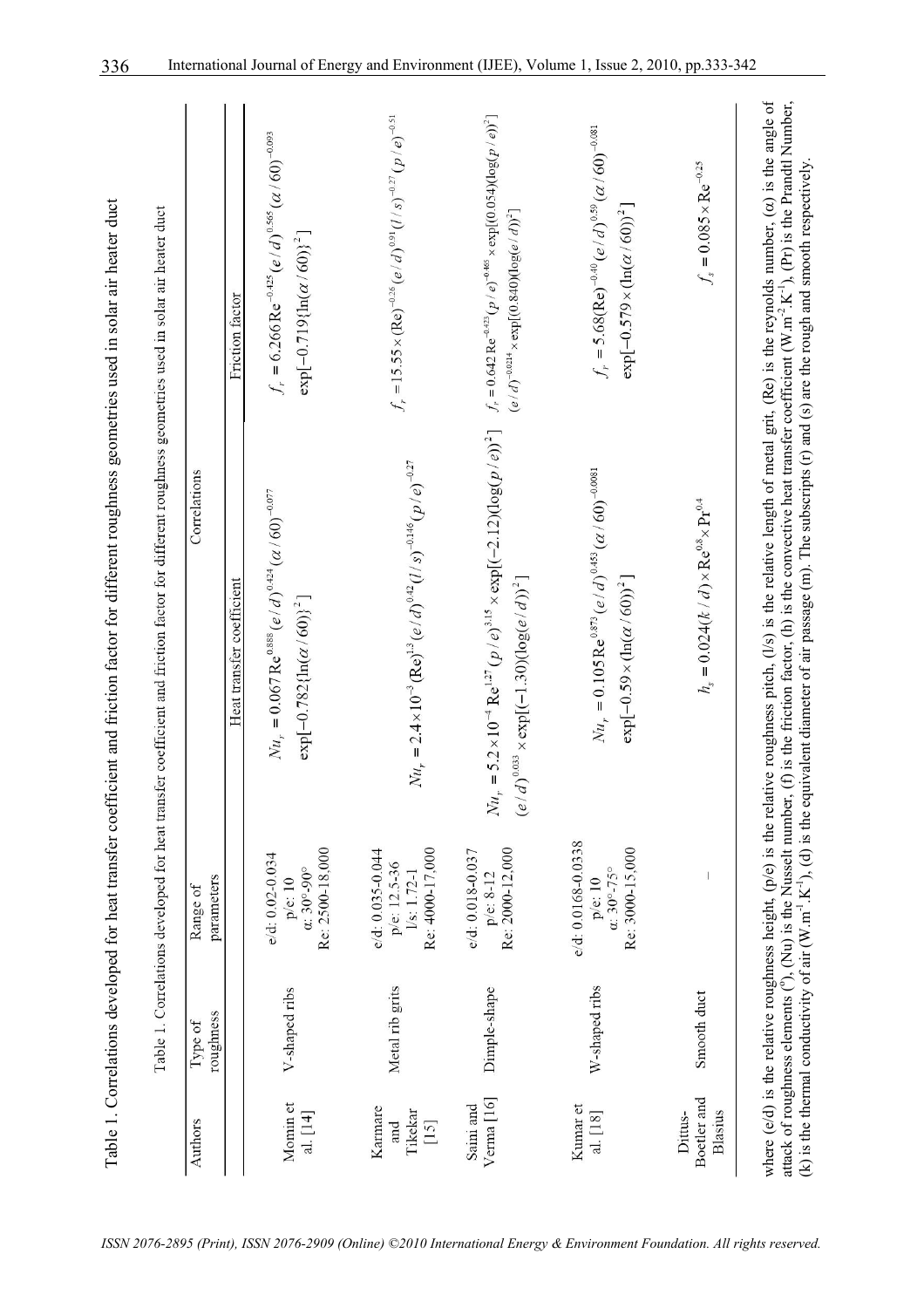| Collector parameters                                                  | Values        |
|-----------------------------------------------------------------------|---------------|
| Length, $L$ (mm)                                                      | 1000          |
| Width, W (mm)                                                         | 200           |
| Height, H (mm)                                                        | 20            |
| Irradiance, $I(W.m^{-2})$                                             | 800-1200      |
| Overall loss coefficient, $U_L$ (W.m <sup>-2</sup> .K <sup>-1</sup> ) | $5-10$        |
| Transmittance-absorbtance, $(\tau \alpha)$                            | 0.85          |
| Average inlet temperature of air, $T_i(K)$                            | 298           |
| Relative roughness height, e/d                                        | $0.02 - 0.04$ |
| Relative roughness pitch, p/e                                         | 10            |
| Reynolds number, Re                                                   | 2000-30,000   |





Figure 1. Variation of effective efficiency with temperature rise parameter for various roughness geometries (at  $e/d = 0.025$ ,  $I = 1200$  W/m<sup>2</sup> and  $U_L = 5$  W/m<sup>2</sup>K)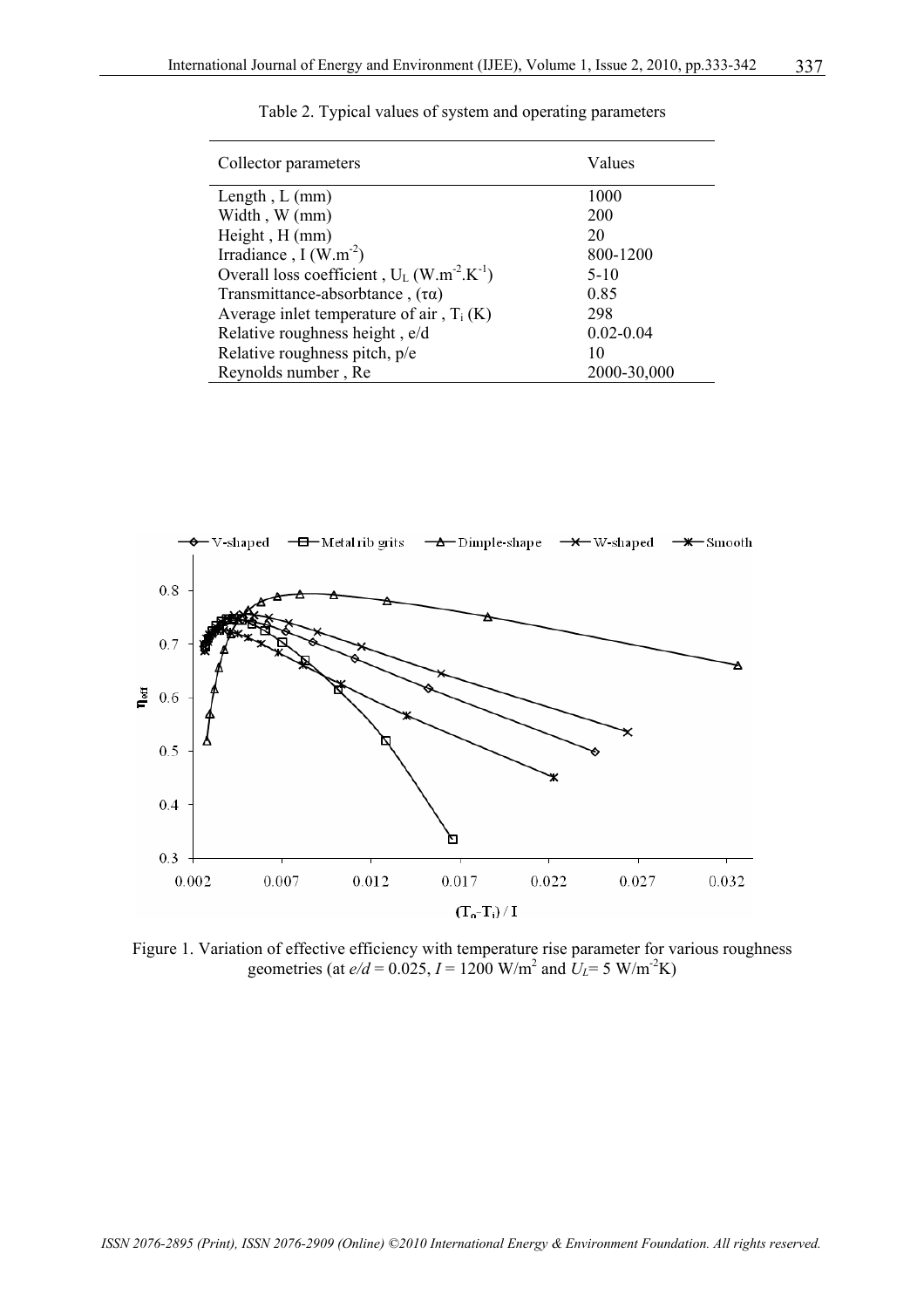

Figure 2. Variation of effective efficiency with temperature rise parameter for various roughness geometries (at  $e/d = 0.025$ ,  $I = 1200$  W/m<sup>2</sup> and  $U_L = 10$  W/m<sup>2</sup>K)



Figure 3. Variation of effective efficiency with temperature rise parameter for various roughness geometries (at  $e/d = 0.025$ ,  $I = 800$  W/m<sup>2</sup> and  $U_L = 5$  W/m<sup>2</sup>K)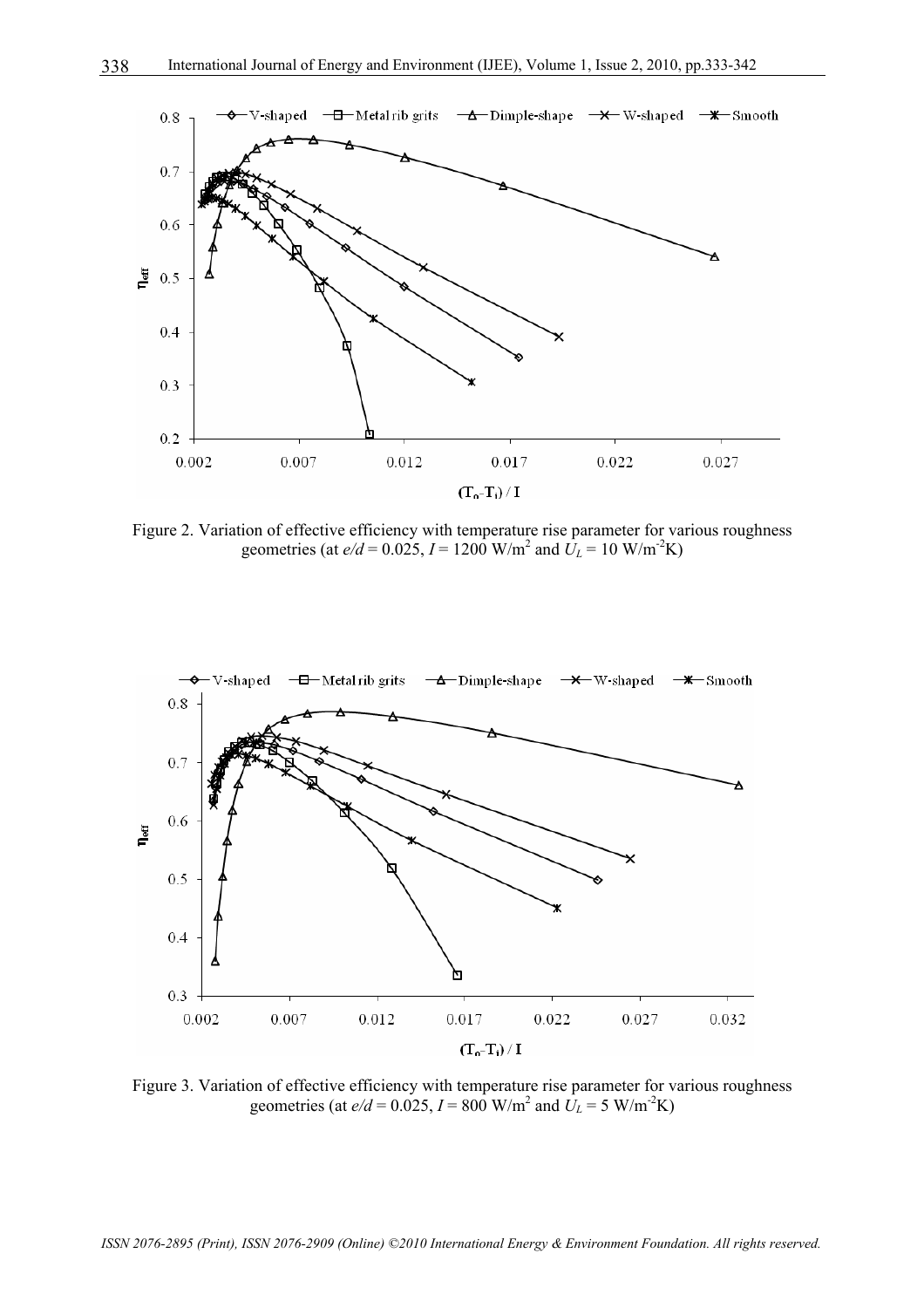

Figure 4. Variation of effective efficiency with temperature rise parameter for various roughness geometries (at  $e/d = 0.025$ ,  $I = 800$  W/m<sup>2</sup> and  $U_L = 10$  W/m<sup>-2</sup>K)



Figure 5. Variation of effective efficiency with temperature rise parameter for various roughness geometries (at  $e/d = 0.035$ ,  $I = 1200$  W/m<sup>2</sup> and  $U_L = 5$  W/m<sup>-2</sup>K)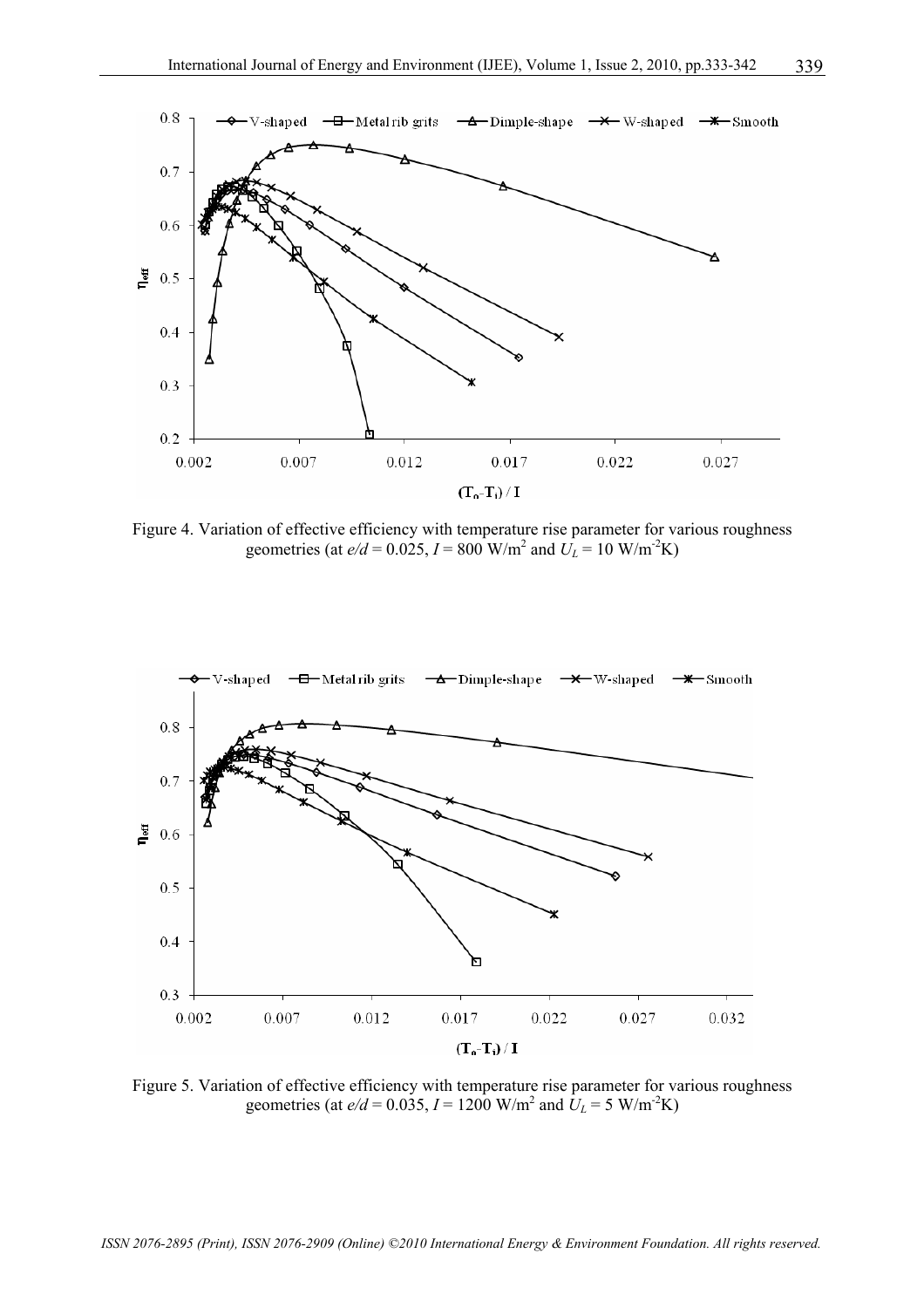

Figure 6. Variation of effective efficiency with temperature rise parameter for various roughness geometries (at  $e/d = 0.035$ ,  $I = 1200$  W/m<sup>2</sup> and  $U_L = 10$  W/m<sup>2</sup>K)



Figure 7. Variation of effective efficiency with temperature rise parameter for various roughness geometries (at  $e/d = 0.035$ ,  $I = 800$  W/m<sup>2</sup> and  $U_L = 5$  W/m<sup>2</sup>K)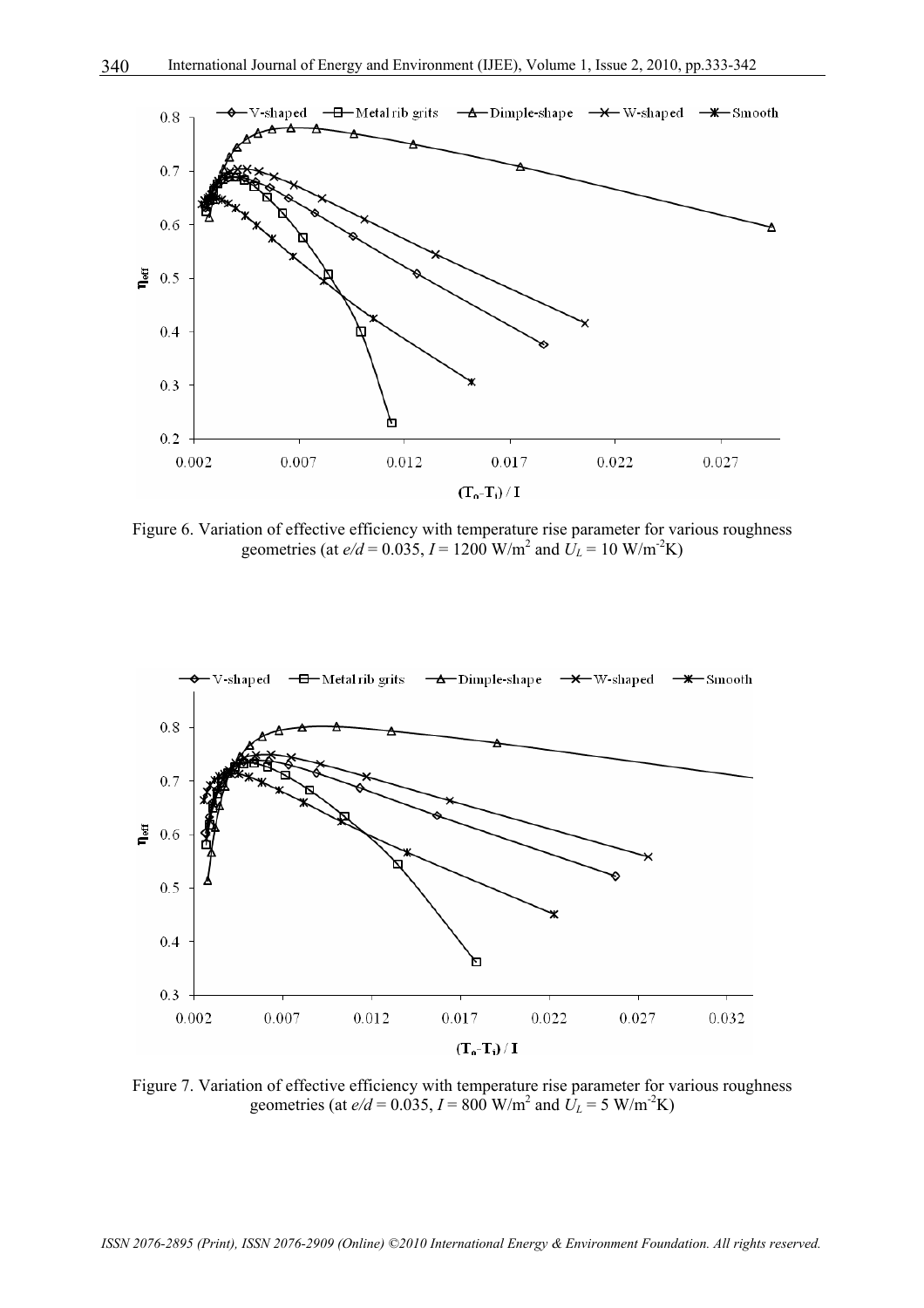

Figure 8. Variation of effective efficiency with temperature rise parameter for various roughness geometries (at  $e/d = 0.035$ ,  $I = 800$  W/m<sup>2</sup> and  $U_L = 10$  W/m<sup>-2</sup>K)

#### **4. Conclusions**

It is concluded that the presence of roughness on the absorber plate yields considerable enhancement of heat transfer. This enhancement in heat transfer is always along with the additional friction losses as compared to smooth surface. The selection of roughness geometry should be such that the heat transfer increases significantly but the increase in friction is to be very less.

#### **References**

- [1] Duffie J.A., Beckman W.A. Solar engineering of thermal processes. Wiley, 1980.
- [2] Bhagoria J.L., Saini J.S., Solanki S.C. Heat transfer coefficient and friction factor correlations for rectangular solar air heater duct having transverse wedge shaped rib roughness on the absorber plate. Renew. Energy. 2002, 25(3), 341-369.
- [3] Nikuradse J. Laws of flow in rough pipes. NACA. Technical Memorandum 1292. Nov. 1950.
- [4] Dippery D.F., Sabersky R.H. Heat and momentum transfer in smooth and rough tubes at various Prandtl number. International J. of Heat and Mass Transfer. 1963, 6(5), 329-332.
- [5] Varun, Saini R.P., Singal S.K. A review on roughness geometry used in solar air heaters. Solar Energy. 2007, 81(11), 1340-1350.
- [6] Hans V.S., Saini R.P., Saini J.S. Performance of arti?cially roughened solar air heaters-A review. Renew. and Sustainable Energy Reviews. 2009, 13(8), 1854-1869.
- [7] Webb R.L., Eckert E.R.G., Goldstein, R.J. Heat transfer and friction in tubes with repeated rib roughness. International J. of Heat and Mass Transfer. 1971, 14(4), 601-617.
- [8] Prasad B., Saini J.S. Effect of artificial roughness on heat transfer and friction factor in a solar air heater. Solar Energy. 1988, 41(6), 555-560.
- [9] Han J.C., Zhang Y.M. High performance heat transfer ducts with parallel, broken and V-shaped broken ribs. International J. of Heat and Mass Transfer. 1992, 35(2), 513-523.
- [10] Lau S.C., Kukraja R.T., McMillin R.D. Effect of V-shaped rib arrays on turbulent heat transfer and friction of fully developed flow in a square channel. International J. of Heat and Mass Transfer. 1991, 34(7), 1605-1616.
- [11] Taslim M.E., Li T., Kercher D.M. Experimental heat transfer and friction in channels roughened with angled, V-shaped and discrete ribs on two opposite walls. ASME J. of Turbomachinery. 1996, 118(1), 20-28.